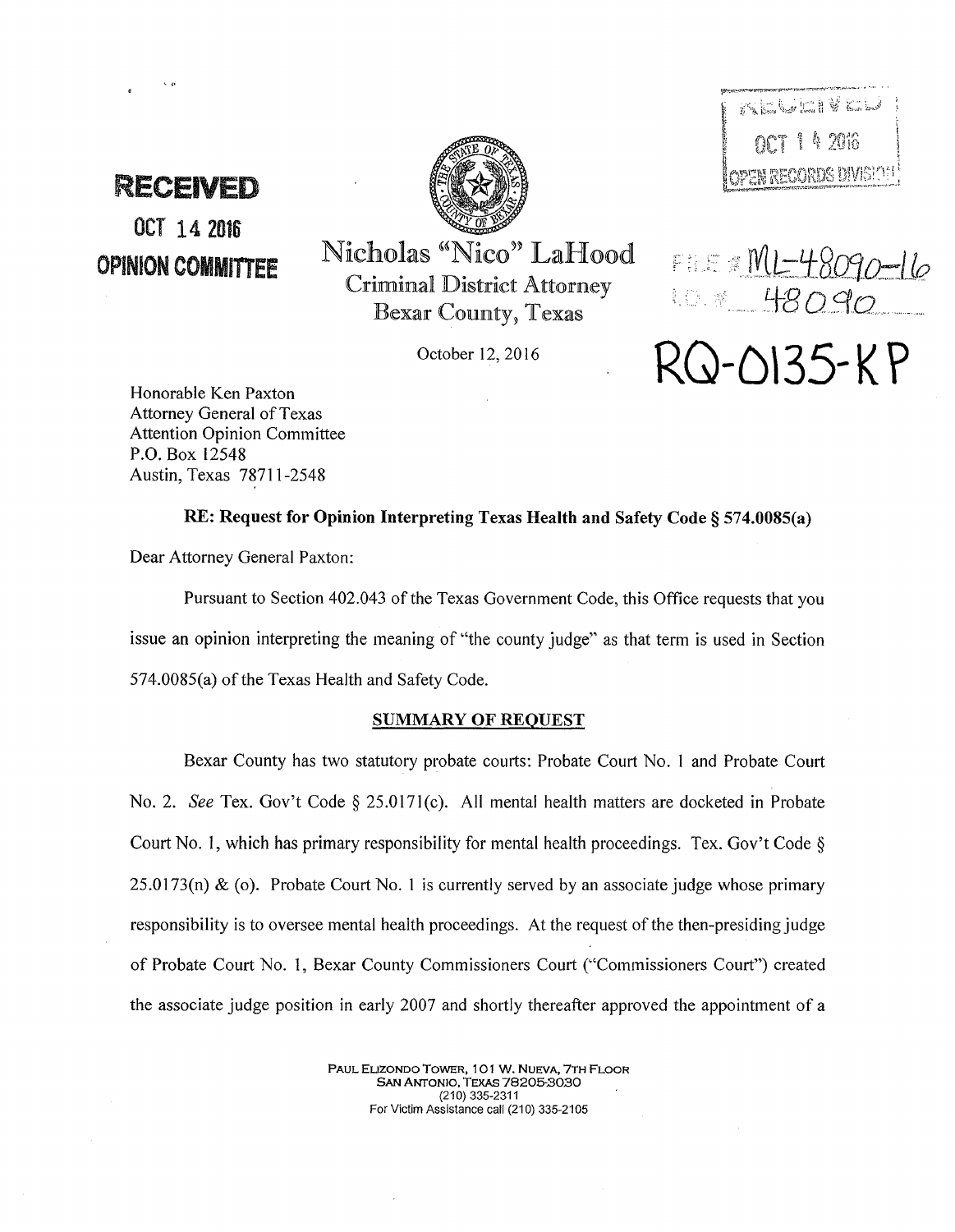named individual to the position. The associate judge position was created pursuant to Chapter 54 (now Chapter 54A) of the Texas Government Code, which broadly authorizes the associate judge to preside over any type of proceeding over which the probate court has jurisdiction. *See*  Tex. Gov't Code§ 54A.207.

On August 15, 2016, Commissioners Court notified the presiding judge of Probate Court No. 1 that it intended to eliminate the associate judge position originally created under Chapter 54 of the Texas Government Code, and replace it with an associate judge position moreappropriately created under Section 574.0085 of the Texas Health and Safety Code, which specifically governs associate judges that oversee mental health proceedings. Pursuant to Section 574.0085(a), once the associate judge position has been created, "the county judge'' has the authority to appoint an individual to the associate judge position. While the statutory language appears clear on its face, there is some disagreement in Bexar County regarding the meaning of "the county judge." One interpretation is that "the county judge" means the County Judge of Bexar County, while an alternative interpretation is that "the county judge" means the presiding judge of Probate Court No. 1. Accordingly, this Office requests your opinion on the meaning of "the county judge" as that term is used in Section 574.0085(a), and whether the authority to appoint an individual to the associate judge position will belong to the County Judge of Bexar County or the presiding judge of Probate Court No. I.

#### **QUESTION PRESENTED**

Who has the authority to appoint an associate judge under Section 574.0085(a) of the Texas Health and Safety Code? More specifically, what is the meaning of "the county judge'' as that term is used in Section 574.0085(a) of the Texas Health and Safety Code? Does it give the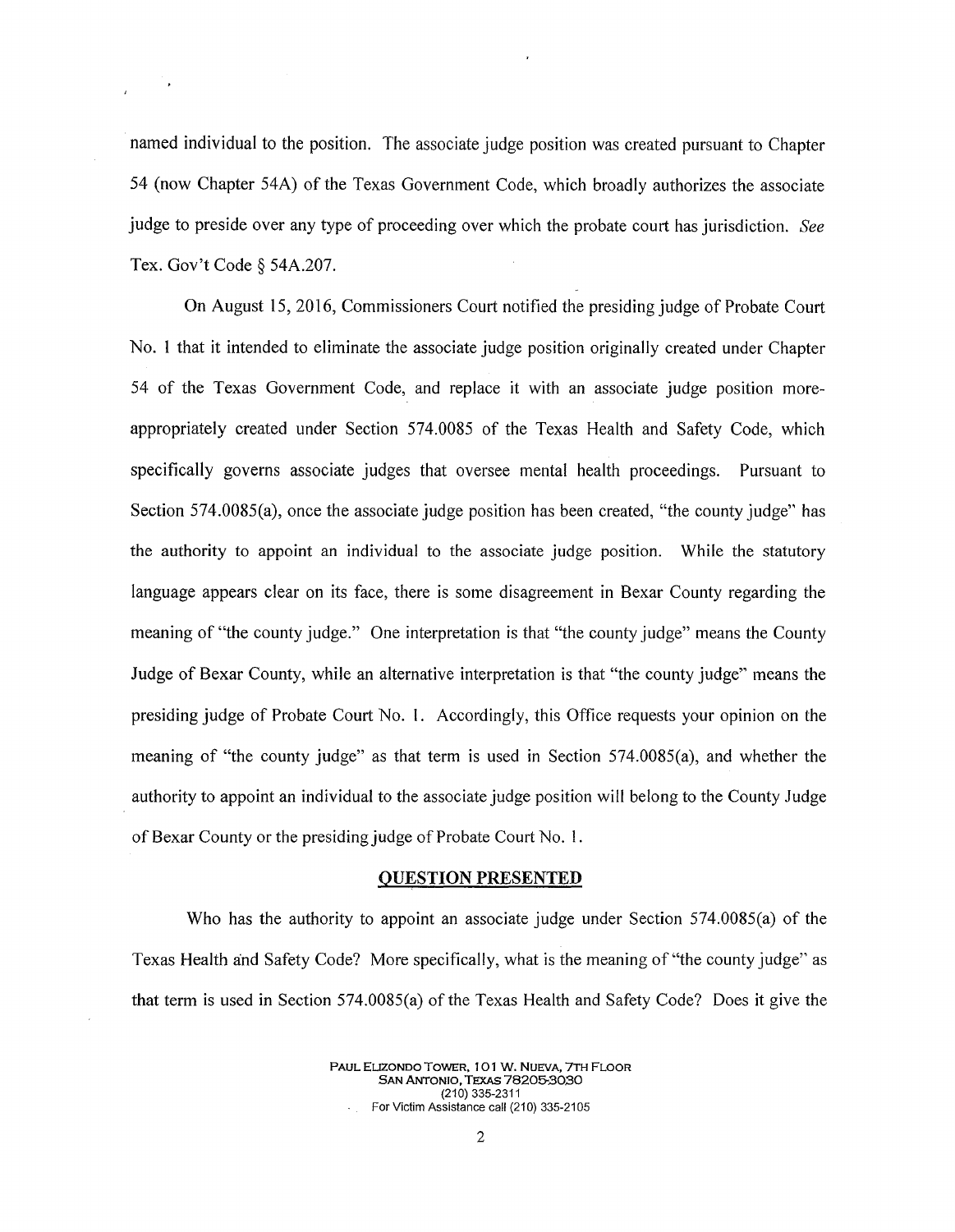authority to appoint an associate judge to the County Judge of the particular county or to the presiding judge of the court that would be served by the associate judge?

#### **ARGUMENT AND AUTHORITIES**

Mental illness proceedings like those docketed in Probate Court No. I are governed by Chapter 574 of the Texas Health and Safety Code. Section 574.0085(a) provides that ''[t]he county judge may appoint a full-time or a part-time associate judge to preside over the proceedings for court-ordered mental health services if the commissioners court of a county in which the court has jurisdiction authorizes the employment of an associate judge." Tex. Health & Safety Code  $\S 574.0085(a)$ . The term "the county judge" is not defined in Chapter 574 of the Texas Health and Safety Code, and there is no case law directly addressing its meaning. Accordingly, the issue is one of statutory interpretation.

#### *Interpreting "the county judge" to Mean the County Judge ofa Particular County*

The seminal rule of statutory construction is to presume that the Legislature meant what it said. *State v. Vasi/as,* 187 S.W.3d 486, 489 (Tex. Crim. App. 2006). When determining the meaning of a statute, courts focus on the literal text and give effect to the plain meaning of the text unless the plain meaning is ambiguous, contradictory, inconsistent, unjust, or uncertain, or the application of the plain language would lead to absurd consequences that the Legislature could not possibly have intended. *Ex parte Noyola,* 215 S. W .3d 862, 866 (Tex. Crim. App. 2007); *Badgett v. State,* 42 S.W.3d 136, 138 (Tex. Crim. App. 200 I); *Brown* & *Root v. Durland,*  84 S.W.2d 1073, 1075 (Tex. 1935); *Tyler v. Texas Employers' Ins. Ass'n,* 288 S.W. 409, 410 *(Tex.1926);Kirkv.MorleyBros.,* 127S.W.1109, 1112(Tex.Civ.App.1910).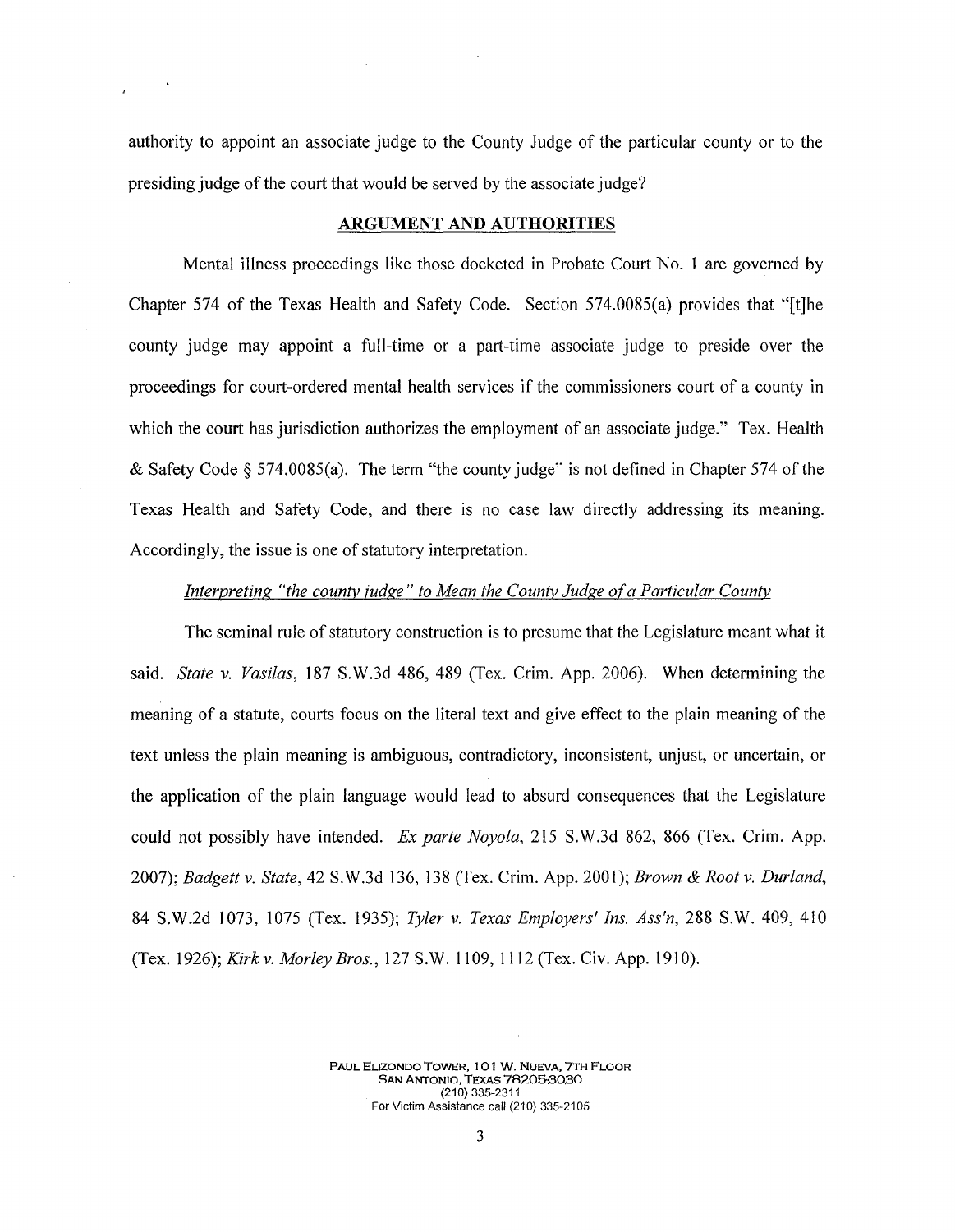In this case, the plain language gives "the county judge'' the authority to appoint an associate judge once Commissioners Court has created an associate judge position. On its face, this statute does not appear ambiguous, as the County Judge for any particular county has been commonly referred to as the County Judge for over a century. Such references are present in the Texas Constitution, which provides that ''[t]he County Commissioners so chosen, with the County Judge as presiding officer, shall compose the County Commissioners Court, which shall exercise such powers and jurisdiction over all county business, as is conferred by this Constitution and the laws of the State, or as may be hereafter prescribed." Tex. Const. Art. V,  $\delta$ 18. Based on this common understanding of "the county judge," the most literal interpretation of "the county judge" appears to be the County Judge of the particular county. And given the Legislature's clear involvement of Commissioners Court in the creation of the associate judge position under Section 574.0085, this plain language interpretation makes sense and does not render the statute contradictory, inconsistent, unjust, uncertain, or absurd.

In fact, interpreting "the county judge" to mean anything other than the County Judge of the particular county appears to lead to a contradictory and inconsistent result. This is because Section 574.0085 only contemplates a single party having the authority to appoint associate judges. If the Legislature intended that the judge who would be served by the associate judge would have the power to appoint the associate judge, the Legislature would likely have also included a mechanism for judges to share that power when an associate judge would serve more than one judge.

This point is particularly compelling when you consider the provision for terminating an associate judge under Section 574.0085, and when you consider provisions addressing both the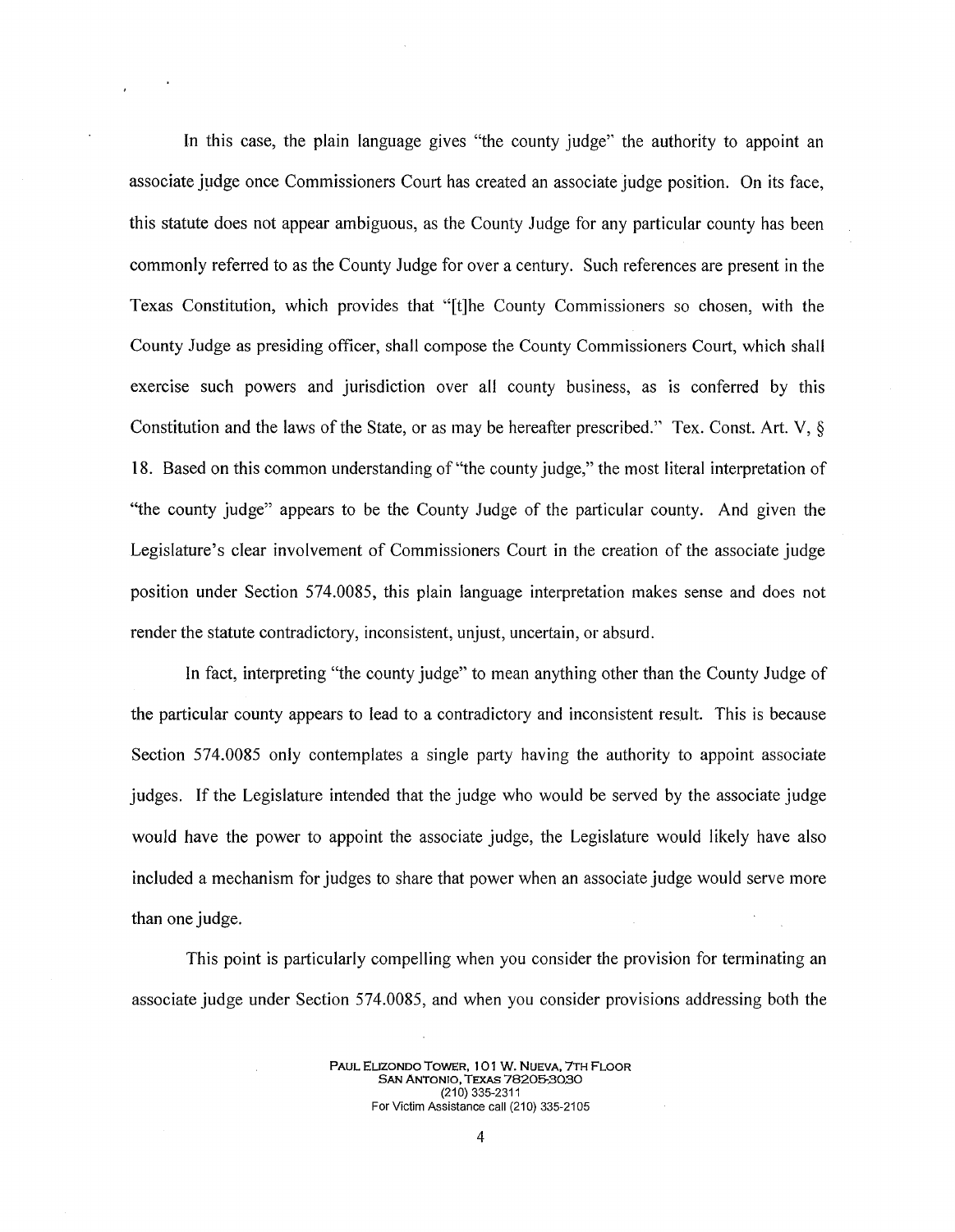appointment and termination of associate judges in the Texas Government Code and the Texas Family Code. For example, Section 574.0085(d) provides:

An associate judge who serves a single court serves at the will of the judge of that court. The services of an associate judge who serves more than two courts may be terminated by a majority vote of all the judges of the courts the associate judge serves. The services of an associate judge who serves two courts may be terminated by either of the judges of the courts the associate judge serves.

Tex. Health & Safety Code  $\S$  574.0085(d). This clearly gives the authority to terminate an associate judge to the judge that is served by the associate judge, and, contemplating that an associate judge may serve more than one judge, the Legislature also provided a mechanism to share this termination power among all judges served by an associate judge. If the Legislature had also intended to give the authority to appoint an associate judge to the judge that is served by the associate judge, the Legislature would likely have also provided a mechanism to share this appointment power among all judges served by an associate judge. However, the Legislature did not. Instead of contemplating the possibility of multiple "county judges" sharing the power to appoint an associate judge, the Legislature appears to have instead contemplated a situation where only one party may appoint an associate judge: the County Judge of the particular county.

This point is even more compelling when you consider the associate judge provisions found in the Texas Government Code and the Texas Family Code. Both of those Codes clearly give the power to appoint an associate judge to the judge that will be served by the associate judge, and both of those Codes also provide a mechanism for sharing the appointment power when the associate judge will serve more than one judge. Tex. Gov't Code § 54A.203(d); Tex. Family Code *§* 201.00l(d). If, under Section 574.0085, the Legislature intended to give the appointment power to the judge that would be served by the associate judge, one would expect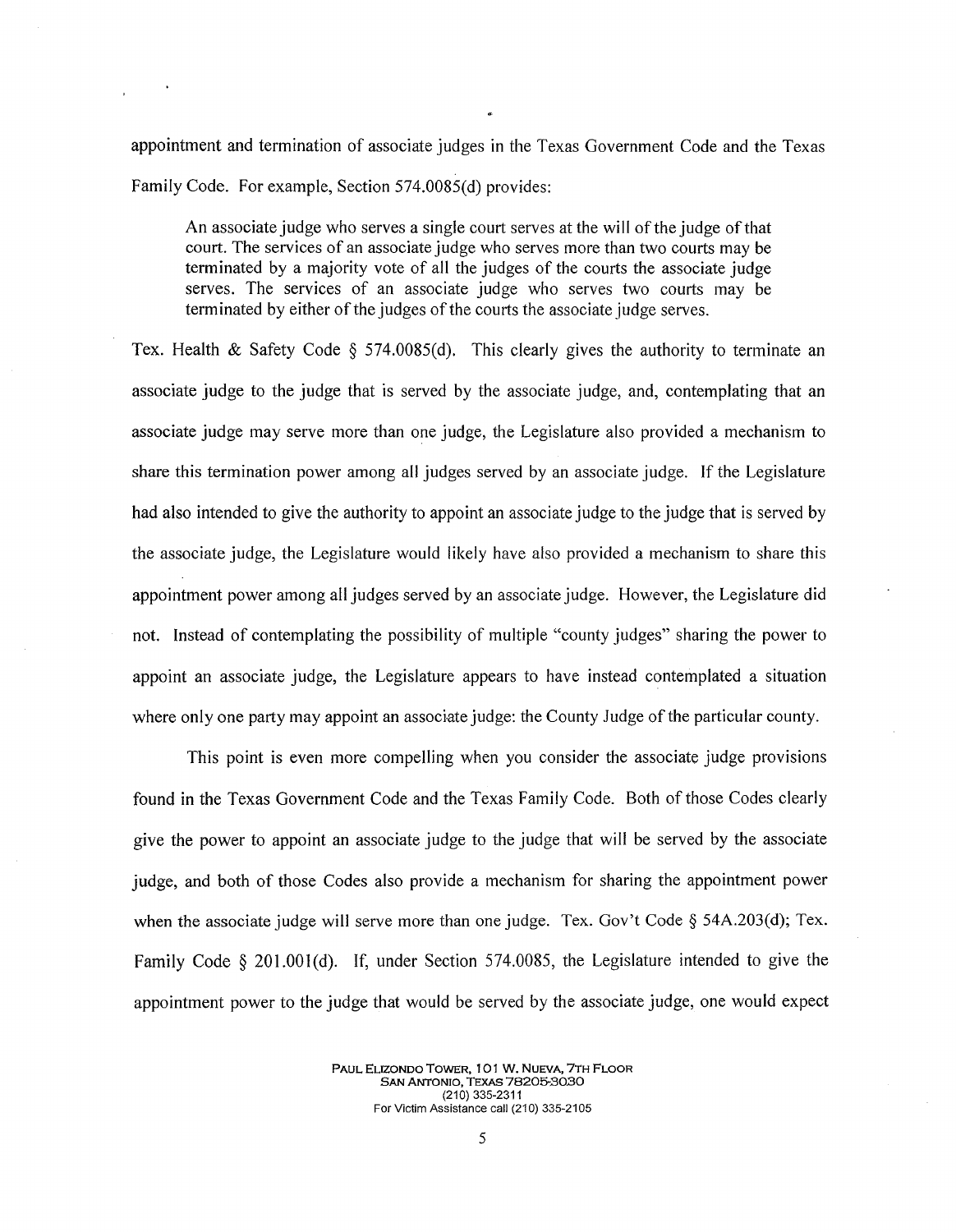the Legislature to also include a mechanism for sharing that power, as it did in the Government Code and the Family Code. When construing a statute, a court will presume that every word of the statute has been included or excluded for a reason. *City of Marshall v. City of Uncertain,* 206 S.W.3d 97, 105 (Tex. 2006). And when the Legislature includes a right or remedy in one part of a code and omits it in another, that may be precisely what the Legislature intended. *Brown v. De La Cruz,* 156 S.W.3d 560, 568 (Tex. 2004). Taking into account that the Legislature included provisions for sharing the appointment power in both the Government Code and the Family Code, but did not include such provisions in the Health and Safety Code, it appears appropriate to presume that the Legislature did so intentionally because it intended for only one party to have the power to appoint an associate judge under Section 574.0085: the County Judge of the particular county.

Also compelling is the manner in which the Legislature has used "the county judge" in other portions of the Health and Safety Code, and the meaning that has been afforded to it in those instances. For example, Chapter 579, which establishes a mental health jail diversion pilot program specific to Harris County, defines ''the county judge'' to be "the county judge of Harris County." Tex. Health & Safety Code  $\S 579.001(2)$ . Section 574.008(b) also uses the term "the county judge" in providing that, under certain circumstances, "[t]he county judge shall transfer the case ...." Tex. Health & Safety Code § 574.008(b). While "the county judge" is not defined in Chapter 574, its use in Section 574.008(b) has been interpreted to mean the County Judge of the particular county. In a case from the  $4<sup>th</sup>$  Court of Appeals addressing other issues, it was the County Judge of Kerr County who was "the county judge" for purposes of transferring a case under Section 574.008(b). *See In re L.L.,* 821 S.W.2d 247 (Tex. App. San Antonio 1991,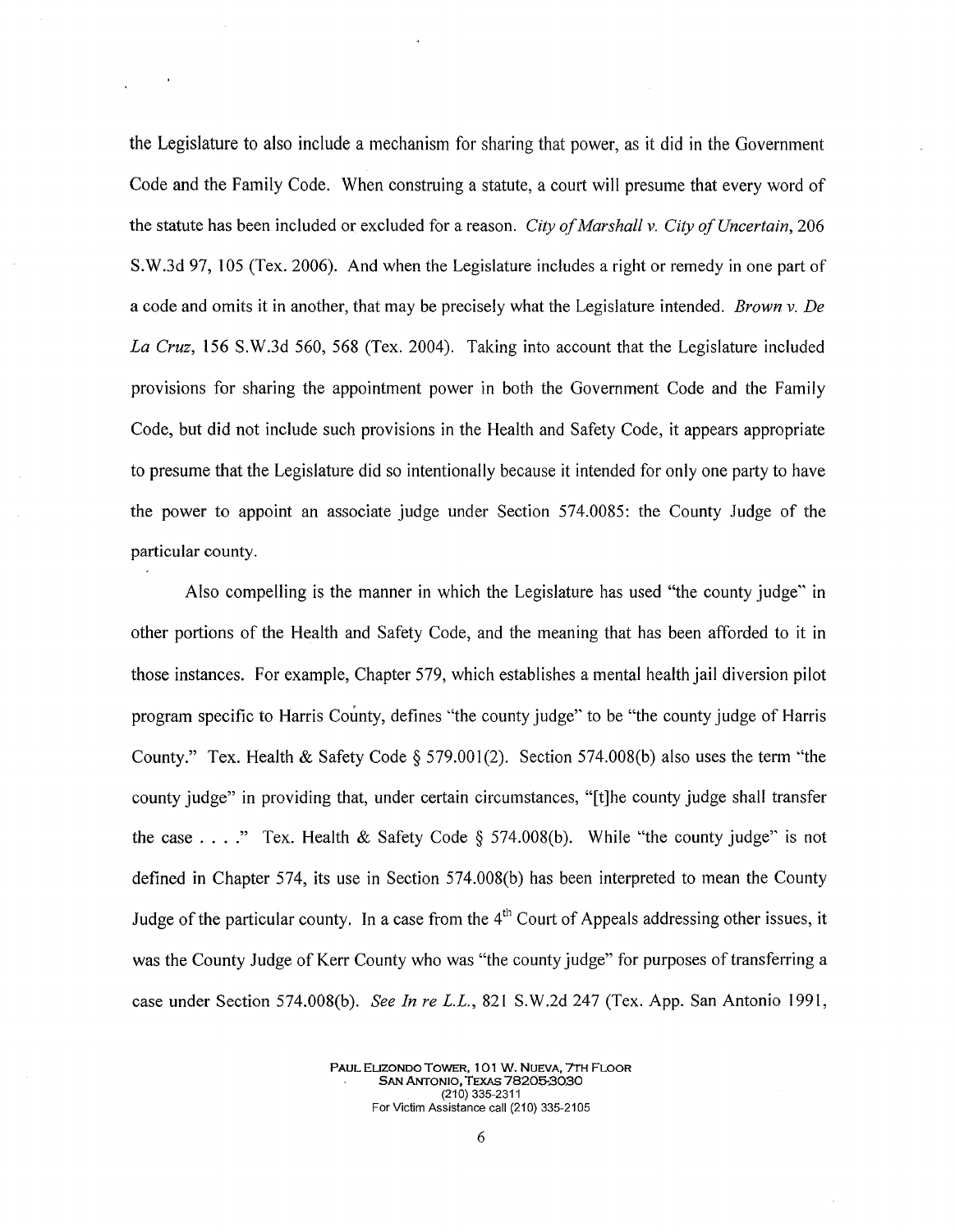writ denied). When a particular statute has been judicially construed and the Legislature does not amend it, courts will presume that the Legislature intended that the same construction should continue to apply. *Busby v. State,* 990 S.W.2d 263, 267 (Tex. Crim. App. 1999). *In re L.L.* was decided twenty five years ago, and the Legislature has not changed Section 574.008(b) in response to *In re L.L.'s* interpretation of "the county judge." Accordingly, it appears that we must presume that the Legislature's use of "the county judge'' in Section 574.008(b) is intended to mean the County Judge of the particular county. And if that is the meaning afforded to "the county judge" under Section 574.008(b), there does not appear to be any reason why the same meaning would not be afforded to "the county judge" as it is used in Section 574.0085(a).

There are also several instances in Section 574.0085 where the statute is clearly referring to the judge that is served by the associate judge, but does not use the term ''the county judge.'' Instead, the statute uses terms such as "the judge of that court," ''the judges of the courts the associate judge serves," and "the referring court.'' Tex. Health & Safety Code §§ 574.0085(d), (e),  $(g)$ ,  $(h)$ ,  $(i)$ ,  $\&$   $(i)$ . Courts presume that statutory language is selected and used with care and deliberation, and that every word or phrase is used intentionally with meaning and purpose. *Tex. Lottery Comm'n v. First State Bank of Dequeen,* 325 S.W.3d 628, 635 (Tex. 2010); *State v. K.E.W.*, 315 S.W.3d 16, 21 (Tex. 2010). If we are to presume that the Legislature used care and deliberation in selecting its words, and that every word or phrase was selected intentionally with meaning and purpose, the fact that the Legislature did not ever use the term "the county judge'' when clearly referring to the judge that would be served by the associate judge appears to indicate that "the county judge" does not mean the judge that would be served by the associate judge. Instead, the Legislature's limited use of ''the county judge" appears to indicate that it has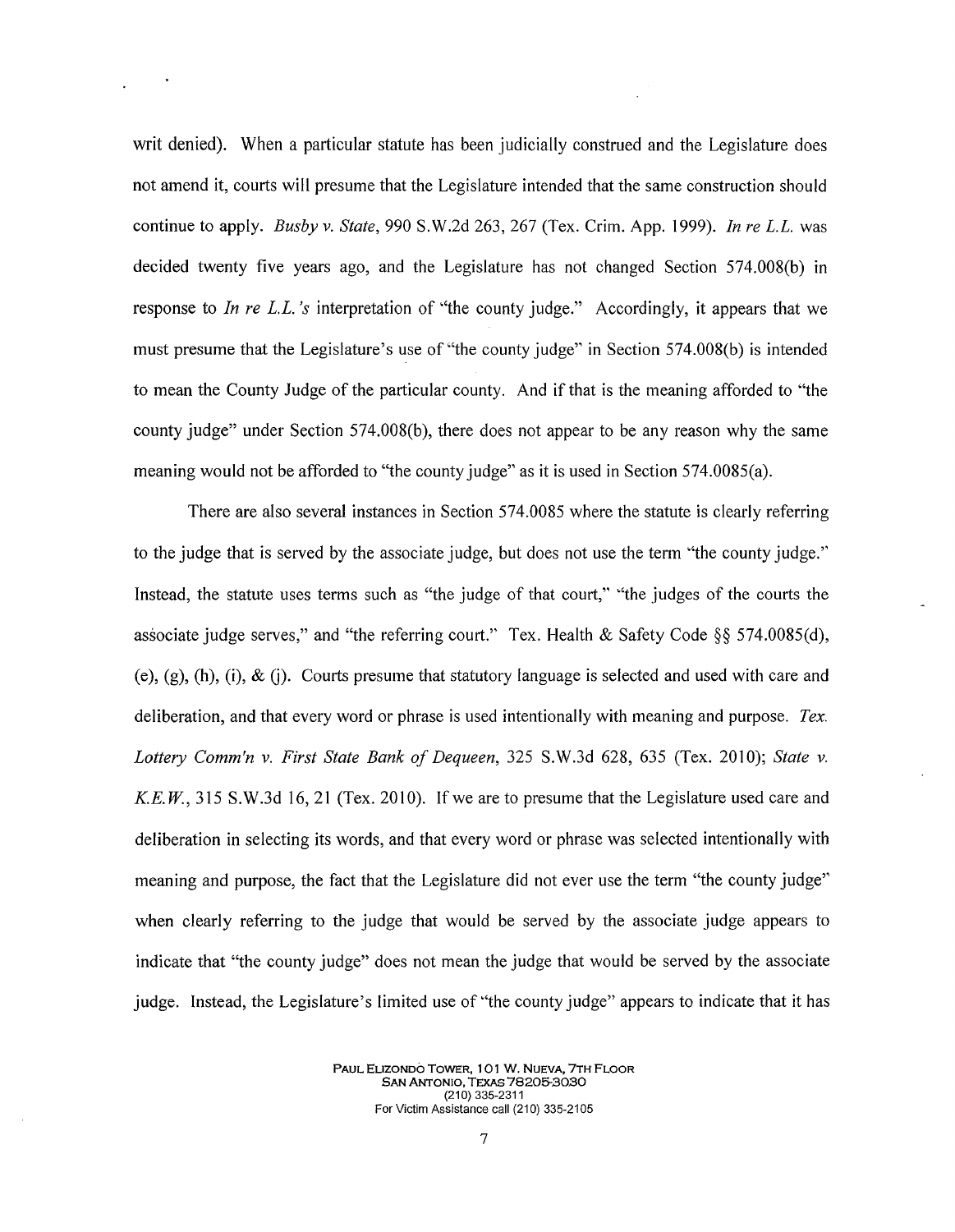the special meaning of the County Judge of the particular county. If the Legislature intended for "the county judge" to mean the judge that would be served by the associate judge, it would likely have used "the county judge" in all references to the judge that would be served by the associate judge.

### *Interpreting "the county judge" to Mean the Judge Served by the Associate Judge*

While the points discussed above provide compelling reasons for interpreting "the county judge" to mean the County Judge of the particular county, there are other points that support interpreting "the county judge" to mean the judge that will be served by the associate judge.

First, "the county judge" may refer to the County Judge of a particular county when the County Judge oversees mental health proceedings, but in counties like Bexar County, where a statutory court has been given primary responsibility to oversee mental health proceedings, "the county judge" might reasonably refer by extension to the judge of the statutory court that oversees mental health proceedings. While this position is reasonable, its biggest vulnerability is that had the Legislature intended the statute to function in this manner, it likely could have much more clearly expressed its intent to do so by using different terms than those it ultimately chose to use. For example, the Legislature could have used "the county judge" consistently throughout Section 574.0085 when referring to the judge that would be served by the associate judge, or, in the alternative, the Legislature could have used "the judge of a court having jurisdiction of a proceeding under this Chapter'' or "the judge of the court the associate judge would serve'' in Section 574.0085(a) instead of using "the county judge." The Legislature's use of "the county judge" in one part of Section 574.0085 and not in another appears to indicate that it intended to refer to different parties with each reference.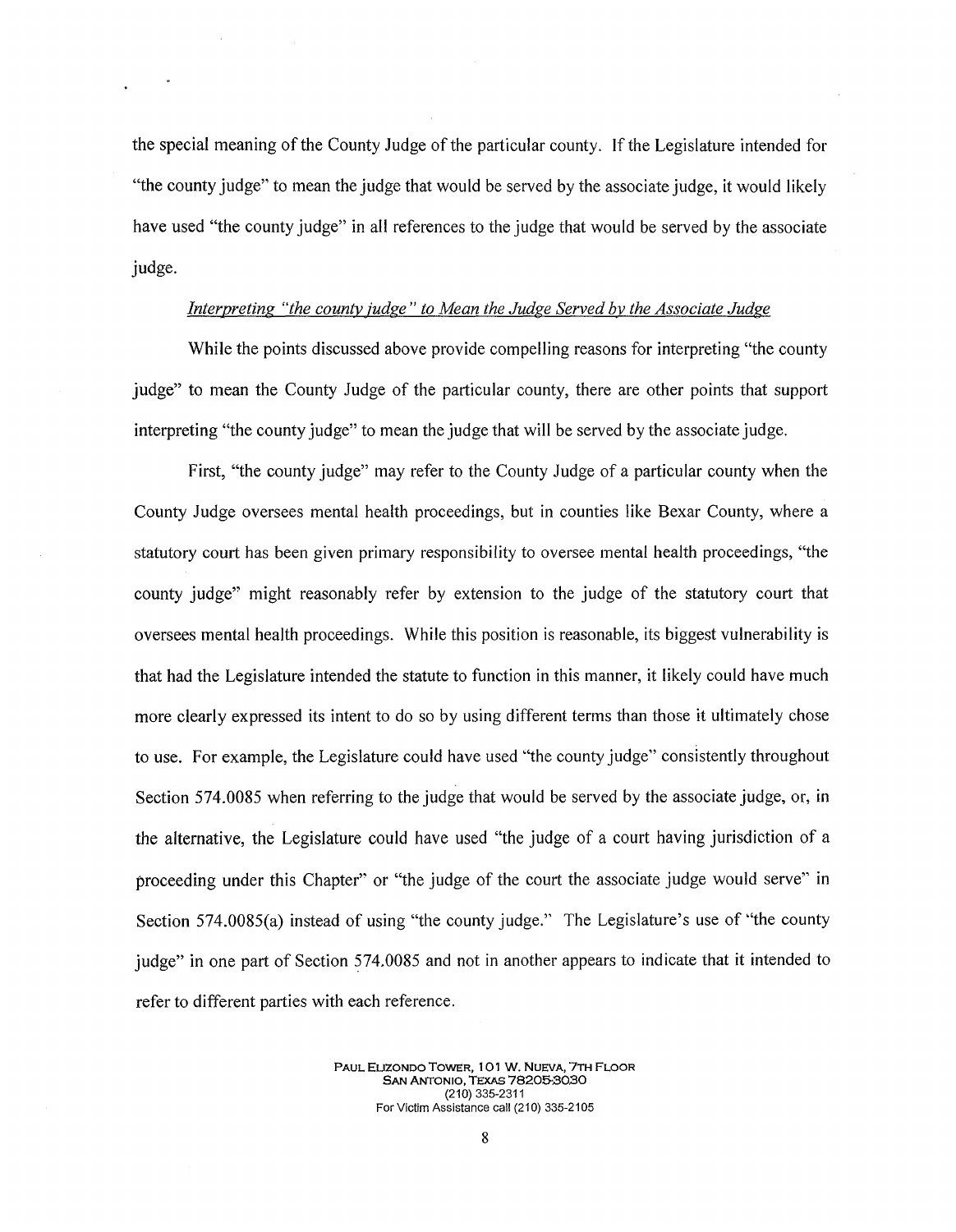Second, Section 574.0085 of the Texas Health and Safety Code uses the words ''county judge" in subsections (a), (b), (k), and (l). Subsections (a), (b), (k), and (l) refer respectively to "the county judge" for purposes of appointment power, "a retired county judge, statutory or constitutional" for purposes of service qualification, "a county judge" for purposes of establishing immunity, and "the county judge" for purposes of establishing judicial conduct requirements. It would not be unreasonable for the county judge that can appoint the associate judge to be the same judge that can terminate the associate judge, define qualifications, define immunity, and define judicial conduct requirements, so that all portions of the statute would be uniform in construction and not bifurcated. On the other hand, bifurcating powers and having different reference points for different requirements does not create any conflict within the statute and is often used by design. For example, giving the power to appoint to the County Judge and the power to terminate to the judge that would be served by the associate judge provides each party with an important check on the other and ensures that associate judges will be chosen with care and by agreement, and not by the unilateral actions of a single party. The County Judge would have the power to appoint the associate judge, and if the judge that would be served by the associate judge is unhappy with the County Judge's appointment, the judge can exercise its veto power by terminating the associate judge. The foundations of our state and federal governments are based on the same principle of checks and balances, and it is reasonable to conclude that the Legislature intended Section 574.0085(a) to also function with checks and balances.